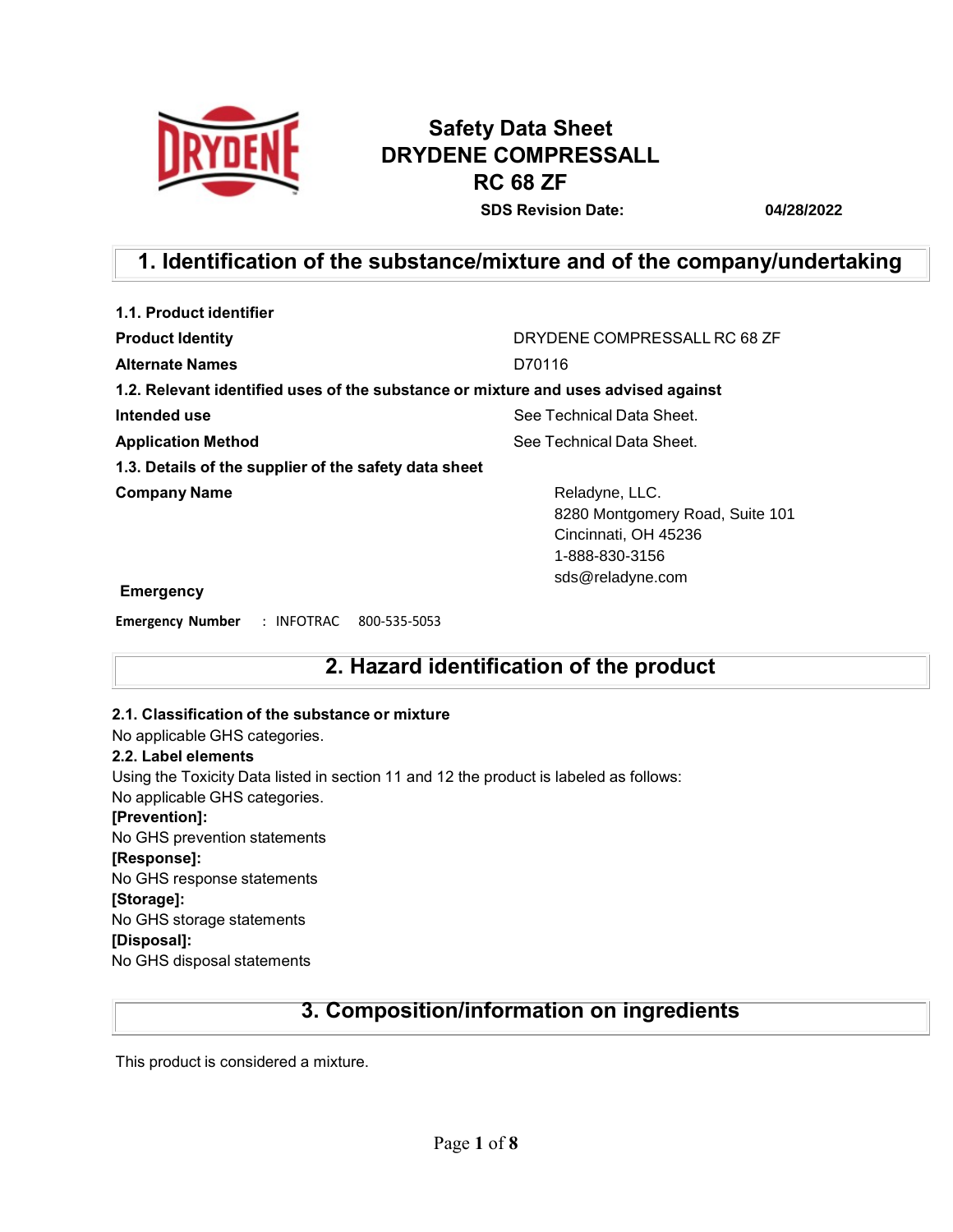| Ingredient/Chemical Designations                                                                          | Weight %  | <b>GHS Classification</b> | <b>Notes</b> |
|-----------------------------------------------------------------------------------------------------------|-----------|---------------------------|--------------|
| Distillates (petroleum), solvent refined heavy paraffinic<br>CAS Number: 0064741-88-4                     | $25 - 50$ | Not classified            |              |
| Distillates (petroleum), solvent-dewaxed heavy paraffinic 25 - 50<br>CAS Number: 0064742-65-0             |           | Not classified            |              |
| Residual oils (petroleum), solvent-dewaxed; Baseoil-<br>unspecified<br><b>CAS Number:</b><br>0064742-62-7 | $10 - 25$ | Not classified            |              |

[1] Substance classified with a health or environmental hazard.

[2] Substance with a workplace exposure limit.

[3] PBT-substance or vPvB-substance.

\*The full texts of the phrases are shown in Section 16.

This formulation is considered a trade secret and specific chemical identity and exact percentage (concentration) of composition may have been withheld. Trade secrets are allowable per paragraph (i) of 29 CFR 1910.1200 as long as specific chemical identity and exact percentage composition are available and will be provided to health professionals, employees, or designated representatives in accordance with applicable provisions of paragraph (i).

### **4. First aid measures**

#### **4.1. Description of first aid measures**

| General           | In all cases of doubt, or when symptoms persist, seek medical attention.<br>Never give anything by mouth to an unconscious person.                                                                                                        |  |
|-------------------|-------------------------------------------------------------------------------------------------------------------------------------------------------------------------------------------------------------------------------------------|--|
| <b>Inhalation</b> | Remove to fresh air, keep patient warm and at rest. If breathing is irregular or stopped, give<br>artificial respiration. If unconscious place in the recovery position and obtain immediate<br>medical attention. Give nothing by mouth. |  |
| <b>Eyes</b>       | Irrigate copiously with clean water for at least 15 minutes, holding the eyelids apart and<br>seek medical attention.                                                                                                                     |  |
| <b>Skin</b>       | Remove contaminated clothing. Wash skin thoroughly with soap and water or use a<br>recognized skin cleanser.                                                                                                                              |  |
| Ingestion         | If swallowed obtain immediate medical attention. Keep at rest. Do NOT induce vomiting.                                                                                                                                                    |  |
|                   | 4.2. Most important symptoms and effects, both acute and delayed                                                                                                                                                                          |  |
| Overview          | No specific symptom data available.<br>See section 2 for further details.                                                                                                                                                                 |  |

### **5. Fire-fighting measures**

#### **5.1. Extinguishing media**

Dry chemical, foam, carbon dioxide or water spray.

#### **5.2. Special hazards arising from the substance or mixture**

Hazardous decomposition: None under normal use.

#### **5.3. Advice for fire-fighters**

In the event of fire, wear full protective clothing and NIOSH Approved Self-contained breathing apparatus with full face piece operated in the pressure demand or other positive pressure mode. Move container from fire area if it can be done without risk. Use water to keep fire exposed containers cool and disperse vapors.

**ERG** Guide No.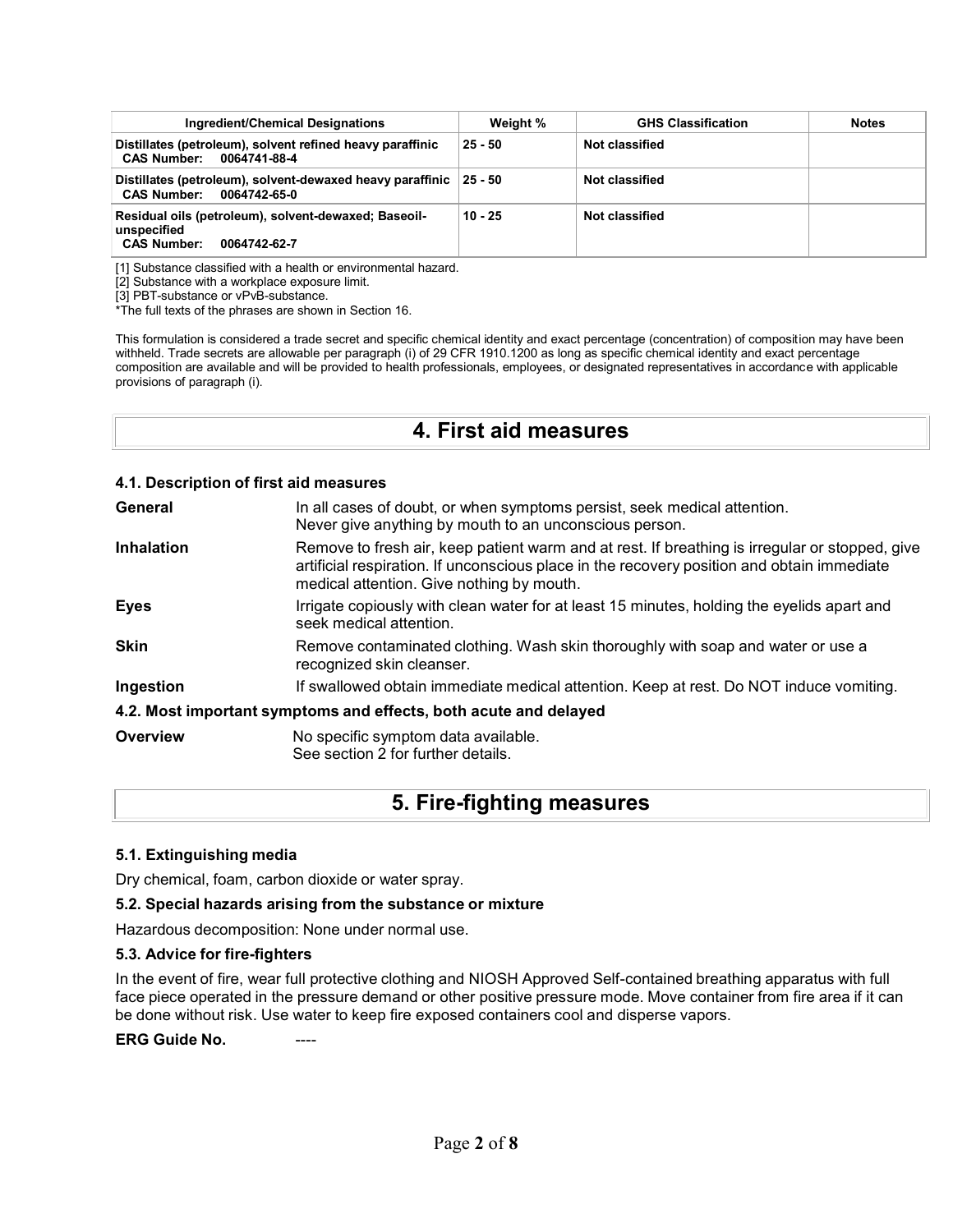## **6. Accidental release measures**

#### **6.1. Personal precautions, protective equipment and emergency procedures**

Evacuate personnel to safe areas. Use personal protective equipment.

#### **6.2. Environmental precautions**

Do not allow spills to enter drains or waterways.

Use good personal hygiene practices. Wash hands before eating, drinking, smoking or using toilet. Promptly remove soiled clothing and wash thoroughly before reuse.

#### **6.3. Methods and material for containment and cleaning up**

Use a non-combustible material like vermiculite, sand or earth to soak up product and place in a container for later disposal.

Dike for disposal and cover with wet sand or earth.

### **7. Handling and storage**

#### **7.1. Precautions for safe handling**

See section 2 for further details.

#### **7.2. Conditions for safe storage, including any incompatibilities**

Handle containers carefully to prevent damage and spillage.

Store in a cool dry place.

Keep containers tightly closed.

Incompatible materials: Incompatible with strong oxidizing agents

See section 2 for further details.

#### **7.3. Specific end use(s)**

No data available.

## **8. Exposure controls and personal protection**

#### **8.1. Control parameters**

#### **Exposure**

| CAS No.                                                                             | Ingredient       | <b>Source</b>        | Value                |
|-------------------------------------------------------------------------------------|------------------|----------------------|----------------------|
| Distillates (petroleum), solvent refined<br>0064741-88-4                            | <b>OSHA</b>      | No Established Limit |                      |
|                                                                                     | heavy paraffinic | <b>ACGIH</b>         | No Established Limit |
|                                                                                     |                  | <b>NIOSH</b>         | No Established Limit |
|                                                                                     |                  | Supplier             | No Established Limit |
| Residual oils (petroleum), solvent-<br>0064742-62-7<br>dewaxed; Baseoil-unspecified | <b>OSHA</b>      | No Established Limit |                      |
|                                                                                     | <b>ACGIH</b>     | No Established Limit |                      |
|                                                                                     | <b>NIOSH</b>     | No Established Limit |                      |
|                                                                                     |                  | Supplier             | No Established Limit |
| Distillates (petroleum), solvent-dewaxed<br>0064742-65-0<br>heavy paraffinic        | <b>OSHA</b>      | No Established Limit |                      |
|                                                                                     | <b>ACGIH</b>     | No Established Limit |                      |
|                                                                                     |                  | <b>NIOSH</b>         | No Established Limit |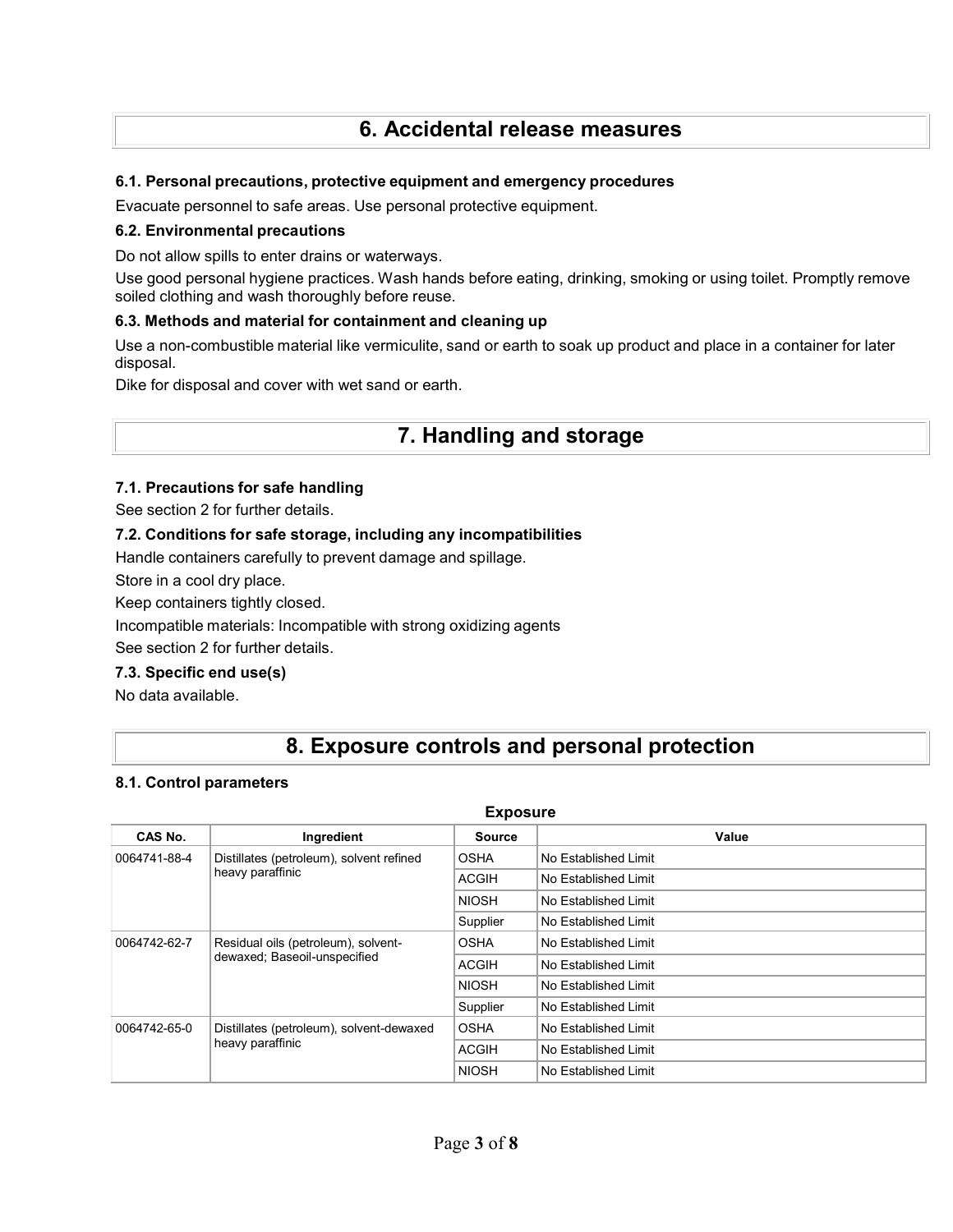|  | ше | .imit<br>-NG |
|--|----|--------------|
|  |    |              |

Contains mineral oil. The exposure limits for oil mist are 5 mg/m3 OSHA PEL and 10 mg/m3 ACGIH.

#### **Carcinogen Data**

| CAS No.                      | Ingredient                                         | <b>Source</b> | Value                                                              |
|------------------------------|----------------------------------------------------|---------------|--------------------------------------------------------------------|
| 0064741-88-4                 | Distillates (petroleum), solvent                   | <b>OSHA</b>   | Select Carcinogen: No                                              |
|                              | refined heavy paraffinic                           |               | Known: No: Suspected: No                                           |
|                              |                                                    | <b>IARC</b>   | Group 1: No; Group 2a: No; Group 2b: No; Group 3: No; Group 4: No; |
| 0064742-62-7                 | <b>OSHA</b><br>Residual oils (petroleum), solvent- |               | Select Carcinogen: No                                              |
| dewaxed; Baseoil-unspecified |                                                    | <b>NTP</b>    | Known: No: Suspected: No                                           |
|                              |                                                    | <b>IARC</b>   | Group 1: No: Group 2a: No: Group 2b: No: Group 3: No: Group 4: No: |
| 0064742-65-0                 | Distillates (petroleum), solvent-                  | <b>OSHA</b>   | Select Carcinogen: No                                              |
| dewaxed heavy paraffinic     |                                                    | <b>NTP</b>    | Known: No: Suspected: No                                           |
|                              |                                                    | <b>IARC</b>   | Group 1: No; Group 2a: No; Group 2b: No; Group 3: No; Group 4: No; |

#### **8.2. Exposure controls**

| <b>Respiratory</b>          | If workers are exposed to concentrations above the exposure limit they must use the<br>appropriate, certified respirators.                                                                                                                                                                                                             |
|-----------------------------|----------------------------------------------------------------------------------------------------------------------------------------------------------------------------------------------------------------------------------------------------------------------------------------------------------------------------------------|
| Eyes                        | Safety glasses with side shields                                                                                                                                                                                                                                                                                                       |
| <b>Skin</b>                 | Overalls which cover the body, arms and legs should be worn. Skin should not be exposed.<br>All parts of the body should be washed after contact.                                                                                                                                                                                      |
| <b>Engineering Controls</b> | Provide adequate ventilation. Where reasonably practicable this should be achieved by the<br>use of local exhaust ventilation and good general extraction. If these are not sufficient to<br>maintain concentrations of particulates and any vapor below occupational exposure limits<br>suitable respiratory protection must be worn. |
| <b>Other Work Practices</b> | Use good personal hygiene practices. Wash hands before eating, drinking, smoking or<br>using toilet. Promptly remove soiled clothing and wash thoroughly before reuse.                                                                                                                                                                 |

# **9. Physical and chemical properties**

| Appearance                                   | Clear and bright liquid                    |
|----------------------------------------------|--------------------------------------------|
| Odor                                         | Mild                                       |
| Odor threshold                               | Not Measured                               |
| рH                                           | Not Measured                               |
| Melting point / freezing point               | Not Measured                               |
| Initial boiling point and boiling range      | Not Measured                               |
| <b>Flash Point</b>                           | 217C                                       |
| Evaporation rate (Ether = 1)                 | Not Measured                               |
| Flammability (solid, gas)                    | Not Applicable                             |
| Upper/lower flammability or explosive limits | <b>Lower Explosive Limit: Not Measured</b> |
|                                              | <b>Upper Explosive Limit: Not Measured</b> |
| Vapor pressure (Pa)                          | Not Measured                               |
| <b>Vapor Density</b>                         | Not Measured                               |
| <b>Specific Gravity</b>                      | 0.87                                       |
| <b>Solubility in Water</b>                   | Not Measured                               |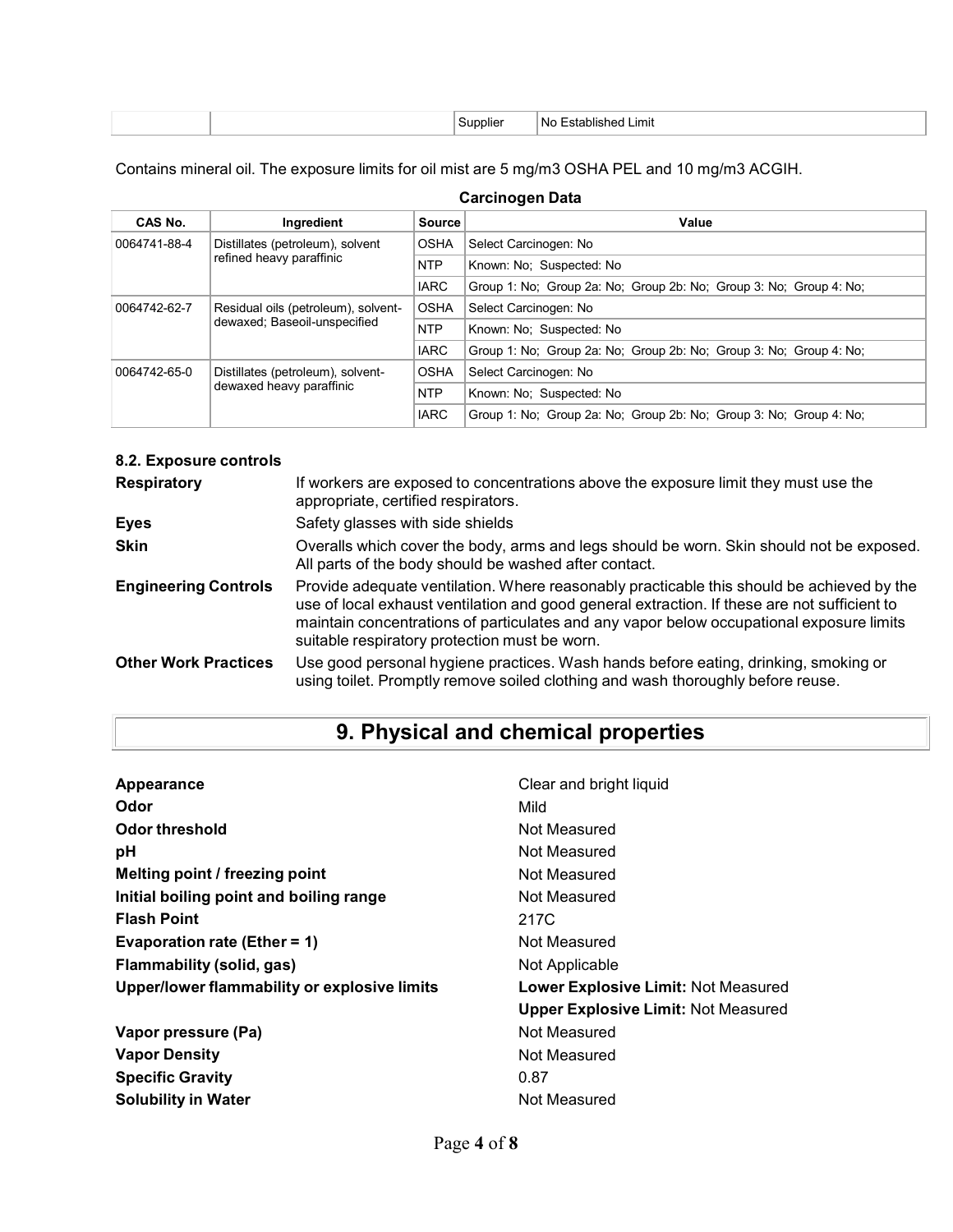| Partition coefficient n-octanol/water (Log Kow) | Not Measured      |
|-------------------------------------------------|-------------------|
| <b>Auto-ignition temperature</b>                | Not Measured      |
| <b>Decomposition temperature</b>                | Not Measured      |
| <b>Viscosity (cSt)</b>                          | $69.0 \omega$ 40C |
| VOC %                                           | Not Measured      |
| Pour point                                      | $-21C$            |
| 9.2. Other information                          |                   |

DMSO extract by IP346: Less than 3.0 wt % (mineral oil component only)

## **10. Stability and reactivity**

#### **10.1. Reactivity**

Hazardous Polymerization will not occur. **10.2. Chemical stability** Stable under normal circumstances.

**10.3. Possibility of hazardous reactions**

No data available.

**10.4. Conditions to avoid** None known

**10.5. Incompatible materials**

Incompatible with strong oxidizing agents

**10.6. Hazardous decomposition products**

None under normal use.

# **11. Toxicological information**

#### **Acute toxicity**

Product is safe for intended use based on the formulation, testing results and the long history of safe consumer use.

| Ingredient                                                                         | Oral LD50,<br>mg/kg            | Skin LD50,<br>mg/kg                  | <b>Inhalation</b><br>Vapor LD50,<br>mg/L/4hr | Inhalation<br>Dust/Mist LD50.<br>mg/L/4hr | <b>Inhalation</b><br>Gas LD50,<br>ppm |
|------------------------------------------------------------------------------------|--------------------------------|--------------------------------------|----------------------------------------------|-------------------------------------------|---------------------------------------|
| Distillates (petroleum), solvent refined heavy paraffinic -<br>$(64741 - 88 - 4)$  | 5.000.00, Rat -<br>Category: 5 | 5.000.00.<br>Rabbit -<br>Category: 5 | No data<br>available                         | 11.00. Rat -<br>Category: NA              | No data<br>available                  |
| Distillates (petroleum), solvent-dewaxed heavy paraffinic<br>$-(64742-65-0)$       | 5.000.00, Rat -<br>Category: 5 | 2.000.00.<br>Rabbit -<br>Category: 4 | No data<br>available                         | No data<br>available                      | No data<br>available                  |
| Residual oils (petroleum), solvent-dewaxed; Baseoil-<br>unspecified - (64742-62-7) | No data<br>available           | No data<br>available                 | No data<br>available                         | No data<br>available                      | No data<br>available                  |

Note: When no route specific LD50 data is available for an acute toxin, the converted acute toxicity point estimate was used in the calculation of the product's ATE (Acute Toxicity Estimate).

| <b>Classification</b> | Category | <b>Hazard Description</b> |
|-----------------------|----------|---------------------------|
| Acute toxicity (oral) | $--$     | Not Applicable            |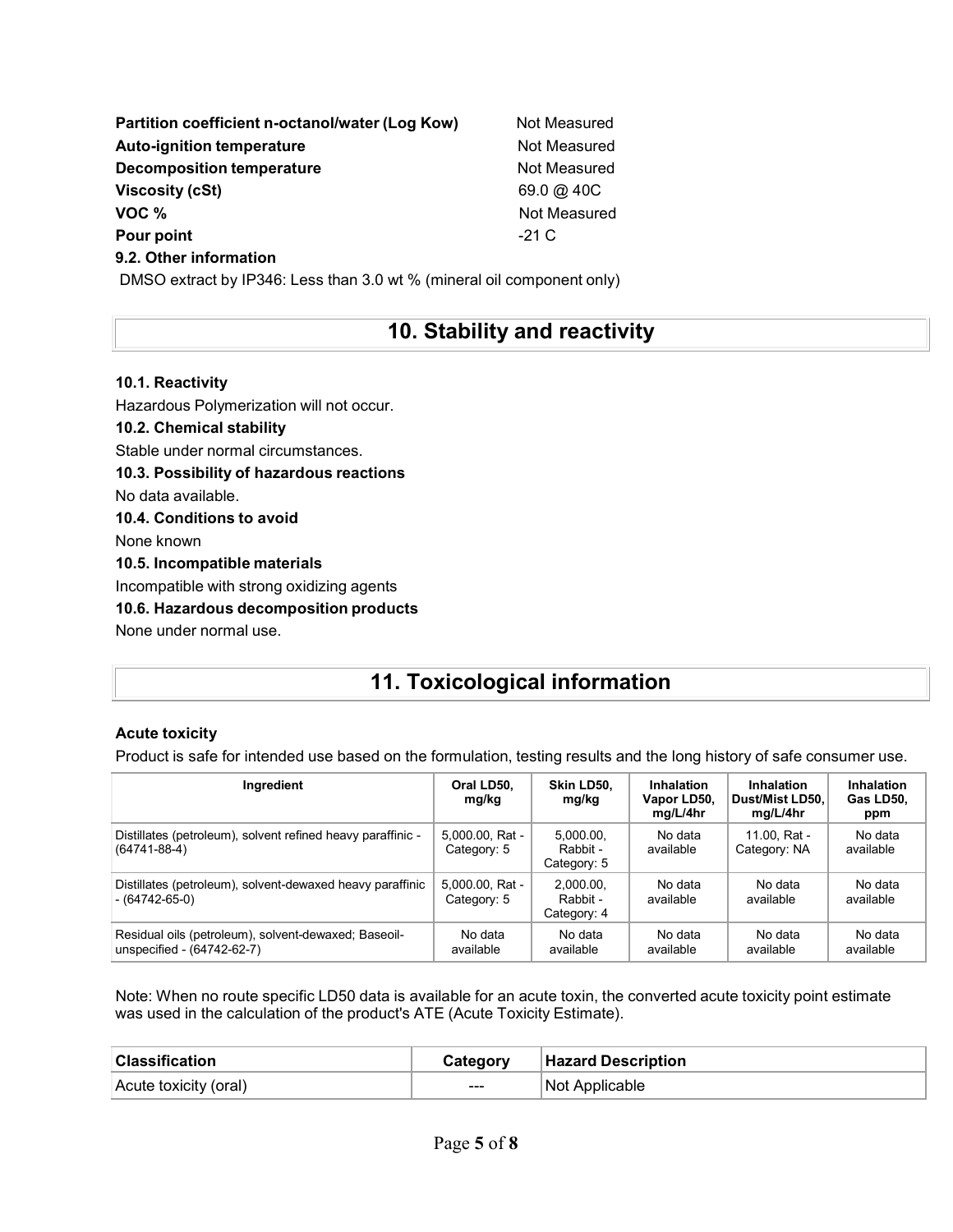| Acute toxicity (dermal)       | Not Applicable |
|-------------------------------|----------------|
| Acute toxicity (inhalation)   | Not Applicable |
| Skin corrosion/irritation     | Not Applicable |
| Serious eye damage/irritation | Not Applicable |
| Respiratory sensitization     | Not Applicable |
| Skin sensitization            | Not Applicable |
| Germ cell mutagenicity        | Not Applicable |
| Carcinogenicity               | Not Applicable |
| Reproductive toxicity         | Not Applicable |
| STOT-single exposure          | Not Applicable |
| STOT-repeated exposure        | Not Applicable |
| Aspiration hazard             | Not Applicable |
|                               |                |

## **12. Ecological information**

#### **12.1. Toxicity**

No additional information provided for this product. See Section 3 for chemical specific data.

#### **Aquatic Ecotoxicity**

| Ingredient                                                                         | 96 hr LC50 fish,       | 48 hr EC50 crustacea, | ErC50 algae,                  |
|------------------------------------------------------------------------------------|------------------------|-----------------------|-------------------------------|
|                                                                                    | mq/l                   | mg/l                  | mg/l                          |
| Distillates (petroleum), solvent refined heavy paraffinic -<br>$(64741 - 88 - 4)$  | Not Available          | Not Available         | Not Available                 |
| Distillates (petroleum), solvent-dewaxed heavy                                     | 5,000.00, Oncorhynchus | 1,000.00, Daphnia     | 1,000.00 (96 hr), Scenedesmus |
| paraffinic - (64742-65-0)                                                          | mvkiss                 | magna                 | subspicatus                   |
| Residual oils (petroleum), solvent-dewaxed; Baseoil-<br>unspecified - (64742-62-7) | Not Available          | Not Available         | Not Available                 |

#### **12.2. Persistence and degradability**

There is no data available on the preparation itself.

#### **12.3. Bioaccumulative potential**

Not Measured

#### **12.4. Mobility in soil**

No data available.

#### **12.5. Results of PBT and vPvB assessment**

This product contains no PBT/vPvB chemicals.

#### **12.6. Other adverse effects**

No data available.

### **13. Disposal considerations**

#### **13.1. Waste treatment methods**

Observe all federal, state and local regulations when disposing of this substance.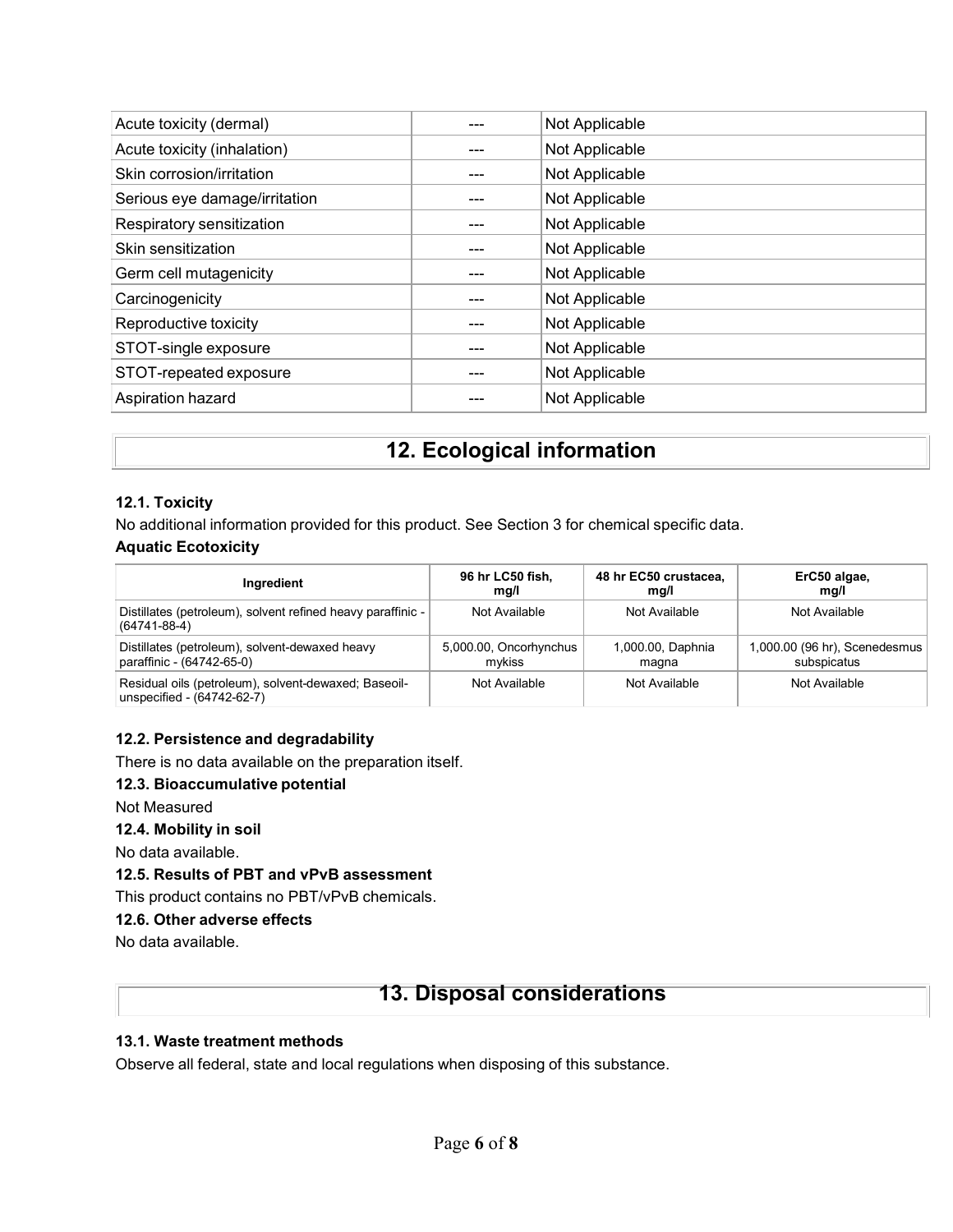# **14. Transport information**

|                                     | <b>DOT (Domestic Surface)</b><br>Transportation)                              | <b>IMO / IMDG (Ocean</b><br>Transportation)                     | <b>ICAO/IATA</b>          |
|-------------------------------------|-------------------------------------------------------------------------------|-----------------------------------------------------------------|---------------------------|
| 14.1. UN number                     | Not Applicable                                                                | Not Regulated                                                   | Not Regulated             |
| 14.2. UN proper shipping<br>name    | Not Regulated                                                                 | Not Regulated                                                   | Not Regulated             |
| 14.3. Transport hazard<br>class(es) | <b>DOT Hazard Class: Not</b><br>Applicable<br>DOT Label: ---                  | <b>IMDG: Not Applicable</b><br><b>Sub Class: Not Applicable</b> | Air Class: Not Applicable |
| 14.4. Packing group                 | Not Applicable                                                                | Not Applicable                                                  | Not Applicable            |
| 14.5. Environmental hazards         |                                                                               |                                                                 |                           |
| <b>IMDG</b>                         | Marine Pollutant: No                                                          |                                                                 |                           |
| 14.6. Special precautions for user  |                                                                               |                                                                 |                           |
|                                     | No further information                                                        |                                                                 |                           |
|                                     | 14.7. Transport in bulk according to Annex II of MARPOL73/78 and the IBC Code |                                                                 |                           |

Not Applicable

# **15. Regulatory information**

| <b>Regulatory Overview</b>                                                        | The regulatory data in Section 15 is not intended to be all-inclusive, only selected<br>regulations are represented. |  |  |  |
|-----------------------------------------------------------------------------------|----------------------------------------------------------------------------------------------------------------------|--|--|--|
| <b>Toxic Substance</b><br><b>Control Act (TSCA)</b>                               | All components of this material are either listed or exempt from listing on the TSCA<br>Inventory.                   |  |  |  |
| <b>WHMIS Classification</b>                                                       | Not Regulated                                                                                                        |  |  |  |
| <b>US EPA Tier II Hazards</b>                                                     | Fire: No                                                                                                             |  |  |  |
| <b>Sudden Release of Pressure: No</b>                                             |                                                                                                                      |  |  |  |
| <b>Reactive: No</b>                                                               |                                                                                                                      |  |  |  |
| Immediate (Acute): Yes                                                            |                                                                                                                      |  |  |  |
| Delayed (Chronic): No                                                             |                                                                                                                      |  |  |  |
| <b>EPCRA 311/312 Chemicals and RQs:</b><br>(No Product Ingredients Listed)        |                                                                                                                      |  |  |  |
| <b>EPCRA 302 Extremely Hazardous:</b><br>(No Product Ingredients Listed)          |                                                                                                                      |  |  |  |
| <b>EPCRA 313 Toxic Chemicals:</b><br>(No Product Ingredients Listed)              |                                                                                                                      |  |  |  |
| Proposition 65 - Carcinogens (>0.0%):<br>(No Product Ingredients Listed)          |                                                                                                                      |  |  |  |
| Proposition 65 - Developmental Toxins (>0.0%):<br>(No Product Ingredients Listed) |                                                                                                                      |  |  |  |
| Proposition 65 - Female Repro Toxins (>0.0%):<br>(No Product Ingredients Listed)  |                                                                                                                      |  |  |  |
| Proposition 65 - Male Repro Toxins (>0.0%):<br>(No Product Ingredients Listed)    |                                                                                                                      |  |  |  |